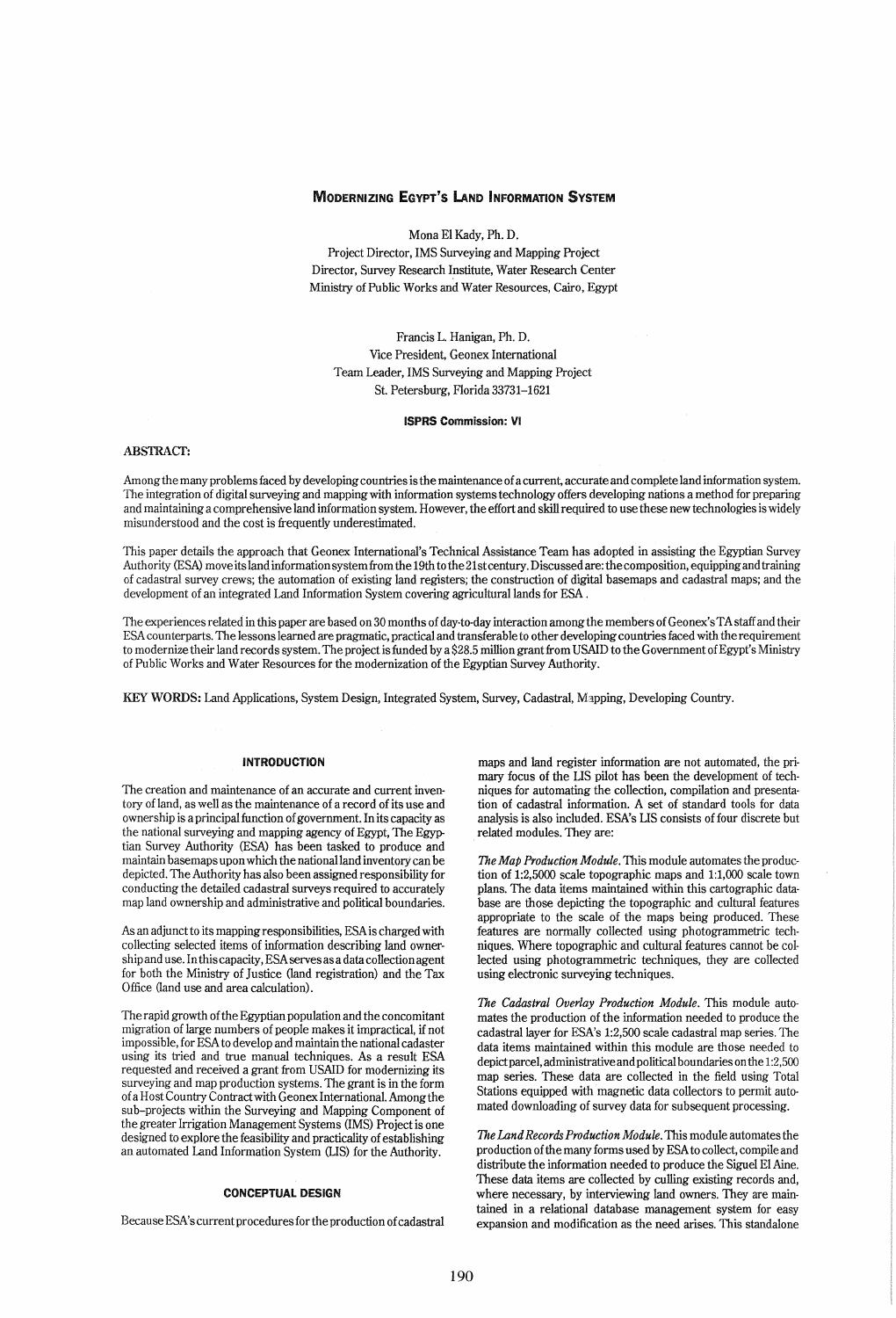relational database is referred to the Land Records Management System (LRMS).

*The LIS Applications Module.* The purposes of this module are data confiation, exception processing, cartographic presentation, and spatial analysis. Data conflation is the cross indexing of the graphic information contained in the cartographic database with the data items contained in the LRMS database. Exception processing is the processing of data which failed to confiate during normal processing due to inconstancies in the disparate data sources. Spatial analysis and cartographic presentation is the interactive query and ad hoc reporting ofLRMS data using the online graphic interface provided by the module's geographic information system software.

### MAP PRODUCTION MODULE

### Data Sources

The primary source of data for ESA's cartographic database is aerial photography augmented with control surveys, aerial triangulation and field verification surveys, as required. The following photo scales are used for the production of the map series indicated.

- 1:2,500 Map Series -1:10,000 scale aerial photography.
- $1:1,000$  Town Plan Series  $1:5,000$  scale aerial photography.

# Cartographic Database

The data items in ESA's cartographic database are those necessary for producing ESA's standard series of 1:2,500 scale maps and 1:1,000 scale town plans. Approximately 130 feature codes are currently used to describe the planimetric and cartographic features of interest to ESA. They are stored in *ARC/Info* format.

### Quality Control

Field verification and visual editing procedures are used to assess the esthetic quality, adherence to cartographic specifications and completeness of content of plotted maps. Spatial topology is verified and maintained through the use of *ARC/Info's* built in utilities for cleaning the topology of graphic files. Specialized proof plots with temporary symbols are to verify database attributes and spatial integrity.

## Configuration

This module consists of two networked systems.

*Data Collection System.* This system controls the collection of topographic and planimetric features from aerial photography. The primary data collection instruments are nine Zeiss P3 analytical plotters. Six Kern PG2 stereoplotters equipped with encoders are also used for data capture. All photogrammetric workstations are on a Novell Network. The software employed for data capture is the Kork Digital Mapping System. These compiled data are converted to *DFX* format before being passed to the Map Publishing System.

*Map Publishing System.* This system controls the translation of graphic data from *DFX* to *ARC/Info* format, the editing and cartographic finishing of data collected with the data collection system as well as data collected during the field verification of compilation manuscripts and cadastral surveys. This system controls the preparation of check plots as well as the production of camera ready film positives of each map sheet.

Its primary production instruments are 16 DEC 5000 Unix workstation running *ARC/Info* software. Other tools include electrostatic and drum plotters. All cartographic workstations are on a Unix Network. Arabic calligraphy is added to maps and managed by the *JoCraph* Arabization routines within *ARC/Info.* 

#### System Administration

Administration of this module is the responsibility of the Aerial Survey Department (ASD) Systems Manager. He establishes backup schedules, oversees weekly off-site archiving of the cartographic database, and controls access to the databases. He is also responsible for maintaining the integrity of the cartographic database, ensuring that changes are not made to its structure without his concurrence and documenting all authorized changes.

Under his direction, the Systems Support and Development Department is responsible for the maintenance of the Novell and Unix networks as well as for hardware and software maintenance. Software development, currently the job of the Geonex Photogrammetric and Cartographic Advisors, will in time be shifted to ASD's Systems Support and Development Department.

# Final Products

## This module produces:

- Camera ready film positives of 1:2,500 scale topographic and planimetric maps.
- Camera ready film positives of1:2,5oo scale cadastral maps.
- Camera ready film positives of 1:1,000 scale town plans.

• Camera ready film positives of customized topographic, planimetric and cadastral maps at scales between 1:10,000 and 1:1,000 and containing selective features from ESA's cartographic database.

• Digital files containing the topographic, cultural and cadastral features contained in the cartographic database and suitable for use by outside agencies requiring such information.

### CADASTRAL OVERLAY PRODUCTION MODULE

#### Data Sources

The primary source of the parcel, administrative and political boundary data items needed for the production of cadastral maps are cadastral surveys conducted by ESA's Cadastral Survey Department using Total Stations. Additional sources include:

GPS surveys for placing cadastral surveys in the same coordinate system as the maps produced using photogrammetric techniques.

• "Project Maps" for locating canal and road easements and rights-of-way.

## Cadastral Features

Parcel, administrative and political boundary data items needed for the production of cadastral maps will be permanently stored in ESA's cartographic database in *ARC/Info* format. Currently they are being maintained in *AutoCAD's DRC* format for use in an interim cadastral map publishing system. Approximately five additionalfeature codes are currentlyused to describe the cadastral and other boundary features of interest to ESA.

Data used in the interim cadastral map production system is archived at the cadastral field office producing it. A copy of these data is periodically sent to ASD's digital cartography department in Cairo, in *DFX* format, for conversion to *ARC/Info* format and spatial adjustment by the Map Production Module's map publish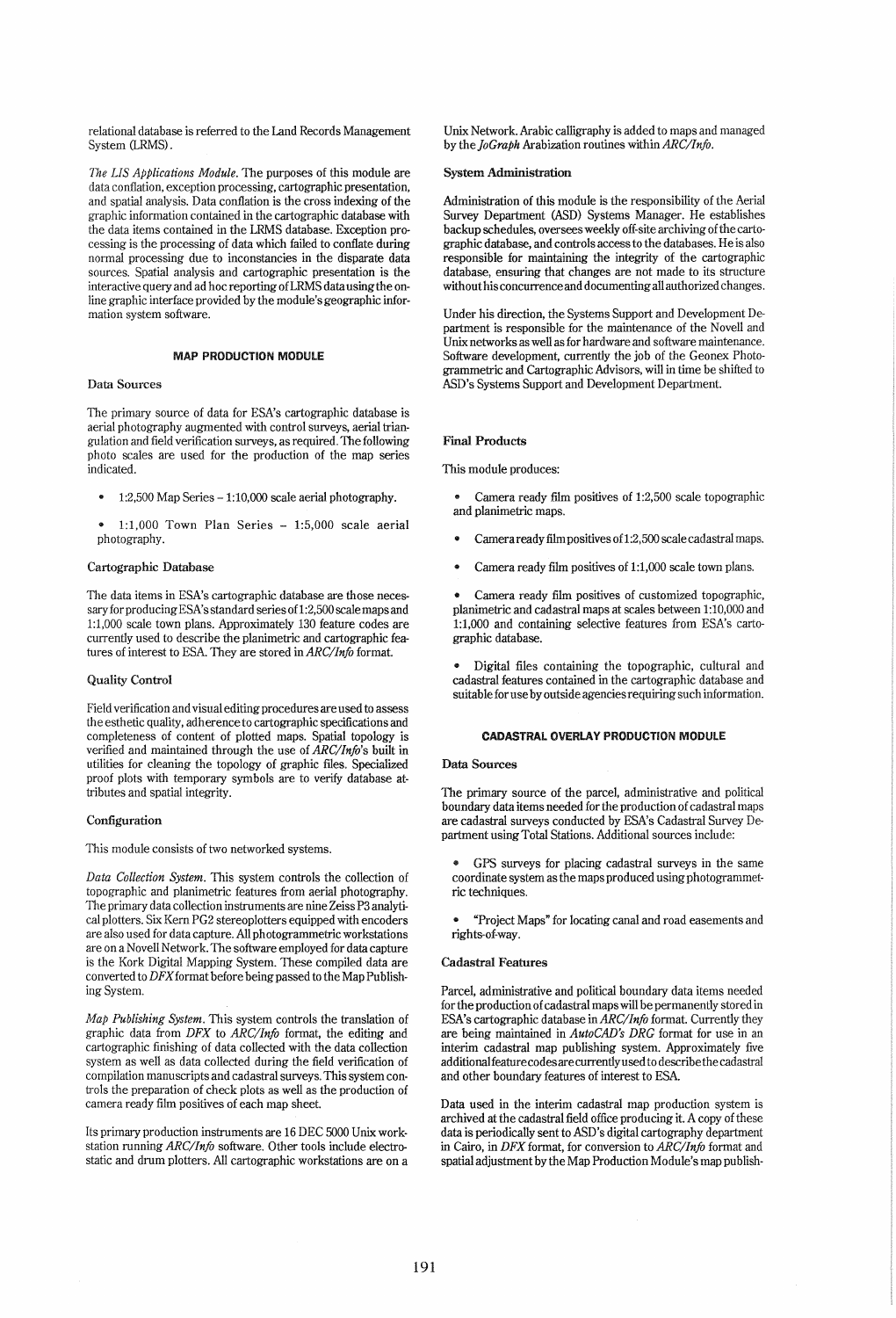ing system. Eventually these data will be inserted into the cartographic database and used for producing cadastral maps.

# Quality Control

Field verification and visual editing procedures are used to assess the esthetic quality, adherence to cartographic specifications and completeness of content of plotted overlays before shipment to Cairo for translation to *ARC/Info* format. Spatial topology is verified and maintained through the use of *ARC/Info's* built in utilities for cleaning the topology of graphic files after translation. Specialized proof plots with temporary symbols which will be used to verify database attributes and spatial integrity.

### Configuration

The Cadastral Overlay Production Module consists of the following systems.

*Data Collection System* - This system controls the collection of parcel, administrative and political boundary features as well as the supplemental topographic and cultural features needed for the production of cadastral maps. The primary data collection instrument is the SO KKIA Set 3 Total Station equipped with magnetic data collectors. Thirty three of these instruments have been acquired for the project's use.

*Data Processing System* - This system controls the editing and plotting of the data collected with the Total Stations. It consists of networked printers, plotters and IBM-compatible computers equipped with graphic accelerators and capable of running *AutoCAD* software. The network is managed with Novell's NetWare.

#### Cadastral Map Publishing System

The unavailability ofthe Map Production Module at the start of the project necessitated the development of a complete, but temporary, *Cadastral Map Publishing System* in each governorate cadastral field office. This system permits the preparation of:

- Camera ready film positives of 1:2,500 scale cadastral maps.
- Camera ready film positives of 1:1,000 plats of built-up  $\bullet$ areas.

It consists of additional printers, plotters and IBM-compatible computers equipped with graphic accelerators and running *AutoCAD* software. Cadastral map production is accomplished with *Auto CAD* . Arabic calligraphy is placed on the maps with *Xfonts* software.

#### System Administration

Administration of this module is also the responsibility of the ASD Systems Manager. He establishes backup schedules for governorate cadastral offices and oversees weekly off-site archiving of all collected cadastral data. Under his direction, the Systems Support and Development Department is responsible for hardware maintenance at outlying cadastral offices and the operation and maintenance of their Novell networks. Software development, currently the job of the Geonex Cadastral Data Processing Advisors, will in time be shifted to ASD's Systems Support and Development Department.

#### Final Products

This module produces:

Digital files containing the parcel, administrative and political boundary data which when overlaid on selected planimetric features enable the publication of 1:2,500 scale cadastral maps. The supplemental planimetric data required for the production of1:1,000 scale cadastral plats of built up areas are also included.

Eventually, camera ready film positives of 1:2,500 scale cadastral maps and 1:1,000 scale plats of built up areas will be produced in the map publishing system of the Map Production Module. In the interim, they are being produced with the cadastral map publishing system.

#### **LAND RECORDS PRODUCTION MODULE**

## Data Sources

The primary sources of the information needed to populate the land records database are contracts of sale and existing tax and cadastral records. New data collection forms, *LRMS DC Forms,*  have been designed for this task. When completed by ESA's data collection and scrubbing teams, the information contained on the forms is keyed into formatted *Paradox* screens corresponding to the *LRMS DC Forms.* 

### Land Records Database

Data items needed for the production of the Siguel El Aine and related reports and forms are contained in the LRMS database. These data are compiled, stored and managed by *Paradox* which has been front-ended by *Sharouk,* a locally produced Arabization utility, to allow users of the Land Records Production Module to work in Arabic. Current LRMS data items are listed in Figure 2 which shows the system table to which each data item has been assigned.

### Quality Control

LRMS data entry forms are visually checked against the data collection forms before being entered into the database. Data items requiring standardization such as governorate, district and village names, nationality, and religion are controlled by internal tables accessed by a series of data codes. After keying, data entered into the database are printed out and independently checked against the data entry forms. Needed corrections are made using the appropriate data entry screen.

Database integrity is verified at each stage by the database management team. Once the data are accepted as correct, the integrity of the database becomes the responsibility of the LRMS database administrator.

### Configuration

This module consists of three systems.

- *Data Collection and Standardization System*  This system controls the collection of the data items needed to populate the land records database. It is a manual system. Data collection currently requires from 45 to 60 minutes per record.
- *Data Entry and Verification System*  This system controls the population of the land records database. It consists of networked printers, IBM-compatible PCsrunning *Paradox* and a file server. The network is managed with Novell's NetWare.
- *Report and Form Production System This system controls* the production of reports and forms as well as ad hoc queries of the database. It consists of networked printers and IBM-compatible computers running *Paradox.*

# System Administration

Administration of the Land Records Production Module is the responsibility of the ESALand Records Manager. She establishes backup schedules, oversees weekly off-site archiving of the land records database, and controls access to the database. She is also responsible for maintaining the integrity of the LRMS database,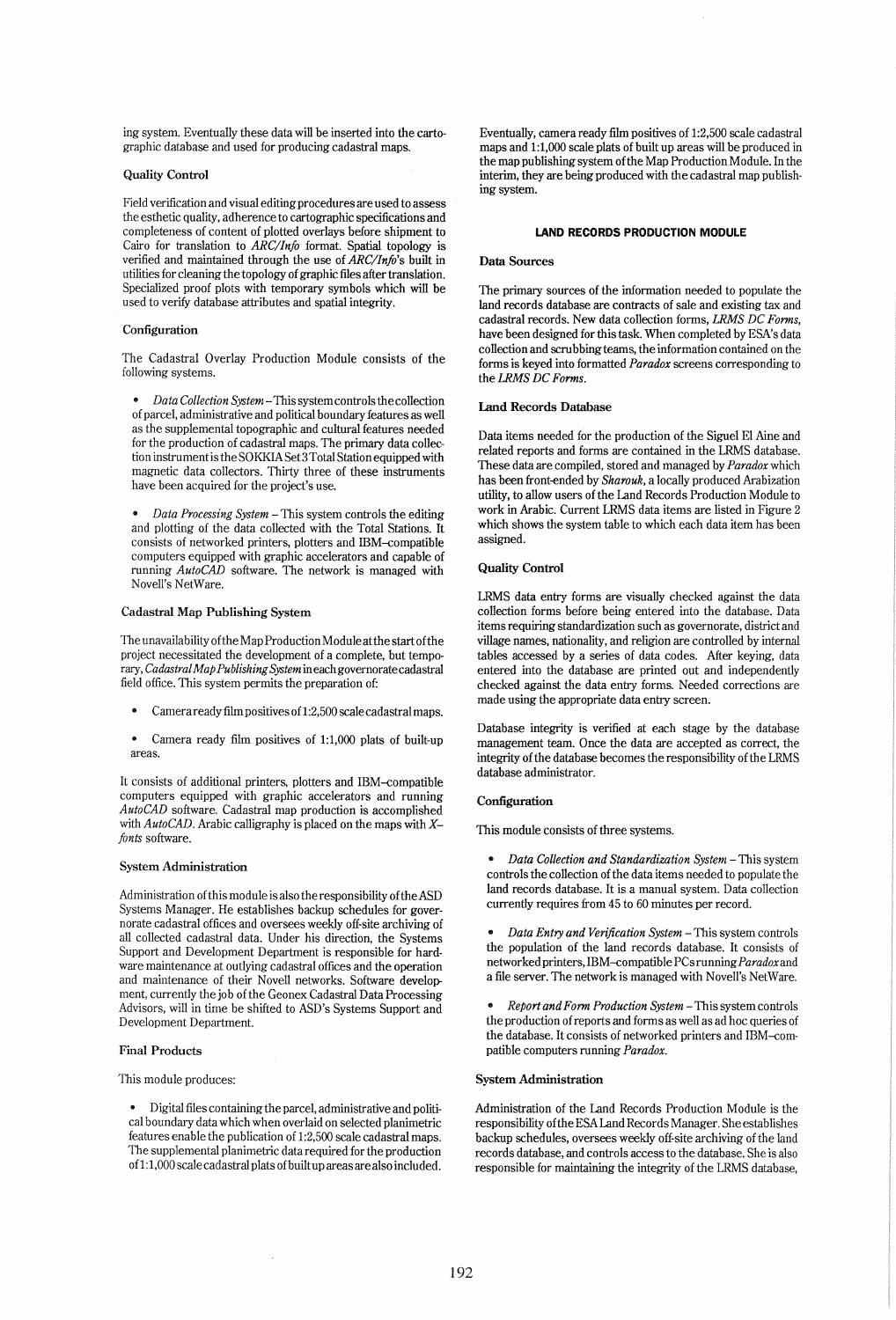ensuring that changes are not made to its structure without her concurrence and thoroughly documenting all authorized changes.

The Systems Support and Development Department is responsible for hardware, software and network maintenance. Responsibility for software development, currently the job of the Geonex LIS Advisor, will in time be shifted to the Land Records Department Manager.

# Final Products

This module produces:

All reports currently produced by ESA for the Ministry of Justice and the Tax Office.

All forms currently in use by ESA for the collection, compilation and dissemination of cadastral information.

- Customized reports to the extent provided for by *Paradox.*
- Ad hoc queries of the LRMS database.

## LIS APPLICATIONS MODULE

#### Data Sources

Data used within the LIS Applications Module (LISAM) come from either the cartographic or LRMS data base.

### Cross Indexed Database

The data in the cartographic and LRMS databases are conflated through the use of a parcel identifier which is included in both databases. The parcel identifier, or PID, is a unique data string which serves to positively identify a specific parcel in the LRMS.

In some cases, the PID is predictably assembled from records simultaneously and independently maintained in the cartographic and LRMS databases. In other cases, the PID is newly assigned in the cartographic database first, then added to the LRMS database. Portions of the LRMS database are then ported to the platform of the cartographic database where the relational database capabilities within *ARC/Info* are used to affect parcel polygon conflation.

The relational characteristics of both *Paradox* and *ARC/Info*  facilitate the expansion and modification of the cross indexed database as the need arises.

## Quality Control

As all data used in LISAM come from either the cartographic or LRMS database, the maintenance of the quality and integrity of those data is carried out under the modules used to produce those databases. Quality control procedures within LISAM focus on exceptions identified following the conflation ofthe graphic information contained in the cartographic database with the items in the LRMS database.

Data which fails to conflate due to inconstancies in the disparate data sources are sorted into three cases.

*1) Empty Polygon-* No LRMS record exists for the the graphic parcel polygon.

*2) Orphan PID-* No graphic parcel polygon exists for the LRMS record.

*3) Bad PID-*PID is mis-coded in the LRMS record or the graphic parcel polygon.

Corrective action for cases 1) and 2) are delegated to the next round of map maintenance involving the mobilization of field crews. Corrective action for case 3) is normally possible within the LISAM work group. The strategy of exception processing is, therefore, to find as many occurrences of case 3) as possible from symptoms which show up originally as case 1) and 2).

PID strings are printed out in *Empty Polygon Reports* and *Orphan PID reports,* then researched in the office to verify that the PID strings are correctly assembled from the various sub-fields (Governorate code, District code, Village code, etc.).

A record of bad PID formation is maintained by the LISAM work group to provide timely feedback to the quality control sections of the Map and Land Records Production Modules.

# Configuration

This module consists of the following systems.

*• Data Con/lation System* - This system controls the cross indexing of parcel boundaries in the cartographic databasewith the parcel table in the LRMS database. This task is carried out on DEC 5000 workstations in the map publishing system of the Map Production Module.

*• Exception Processing System* -This system provides support for exception processing.

*• Applications System* - This system controls the creation and production of special purpose maps and customized reports from the cross indexed databases. Ad hoc inquiries ofthe cross referenced databases using the tools for spatial analysis contained within *ARC/Info* are also made from this module. This task is carried out on DEC 5000 workstations assigned to the Land Records Department which is also responsible for the development of specialized applications and customized reports.

#### System Administration

*AdministrationfortheData Con/lation System* is the responsibility of the ASD Systems Manager. Administration for the *Exception Processing andApplications System* is the responsibility of the ESA Land Records Manager. Upon Authority-wide implementation of LISAM, she will be responsible for providing users ofthe LISAM module with periodic updates of the cross-indexed cartographic and LRMS databases.

The ASD Systems Support and Development Department is responsible for hardware, and software maintenance. Responsibility for application software development, currently the job of the Geonex LIS Supervisor, will in time be shifted to the the Land Records Department Manager.

### Final Products

This module produces:

*Special-purpose maps* - As standardized map series are produced in the Map Production Module, these have not been defined for LISAM. However, special purpose maps at various scales will be generated by LISAM on demand to demonstrate land ownership demographics and taxation attributes.

*• Ad hoc queries* - Tabular reports of the cross-indexed databases are produced, taking full advantage ofthe topological attributes maintained by *ARC/Info.* For example, reports can be generated listing all parcels within a specified search radius of a particular point of interest, or lists may be produced of land owners who hold property at elevations below a specified elevation.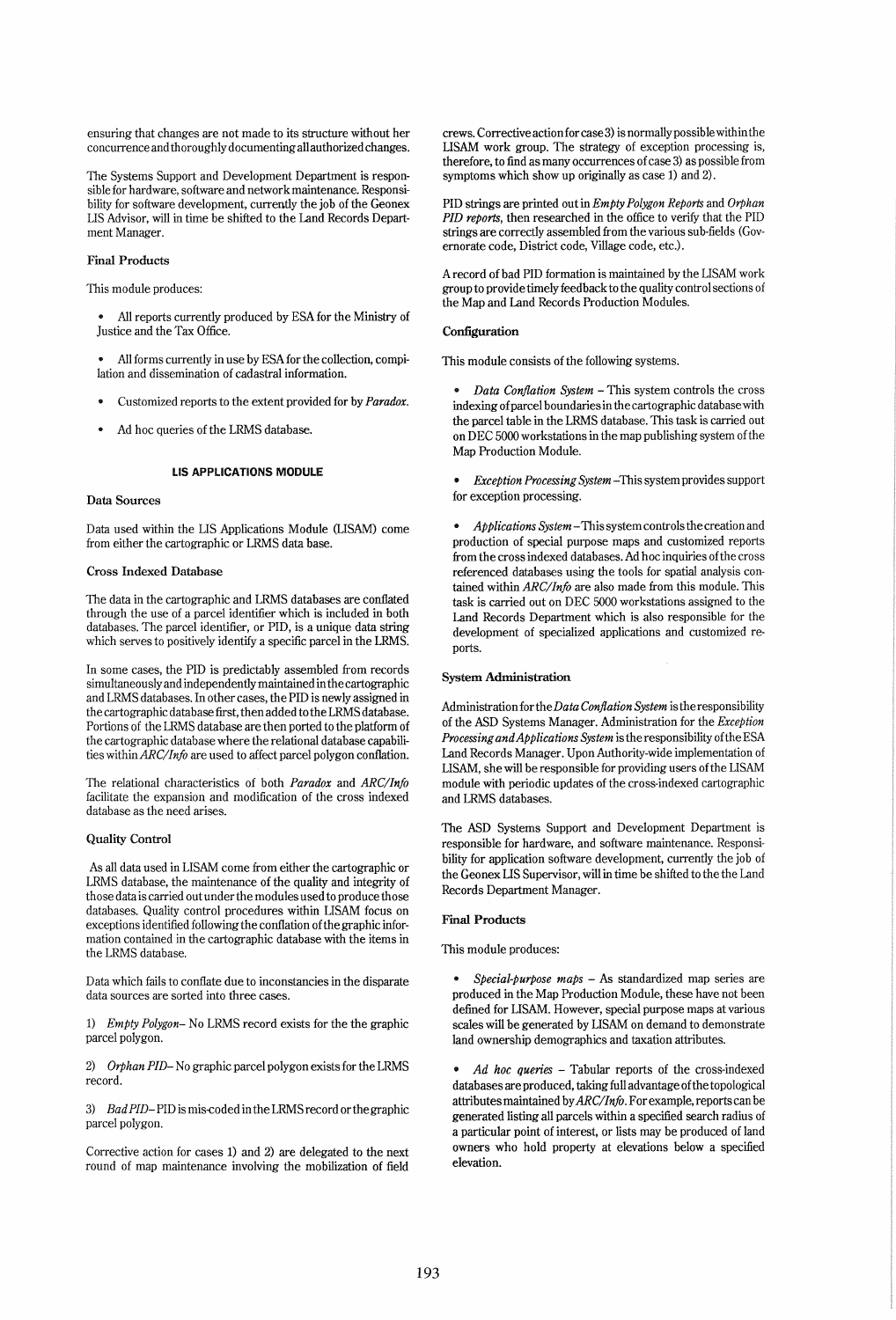### DEVELOPMENT APPROACH

As with any development effort, the procedures used for the development of the LIS pilot have varied greatly from its eventual use. Practical considerations such as local priorities, equipment and personal availability and the requirement to analyze ESA's current operating procedures and future requirements have controlled the approach used. Briefly, the approach chosen for the LIS Pilot has been as follows:

Development of a temporary, but complete, cadastral map production system based on 100 percent field collection of the topographic and cadastral data needed to produce cadastral maps.

Design and development of the Land Records Production Module.

Collection of ownership information related to both the new and existing cadastral maps in Beheira governorate.

Experimentation with the digitizing of property, administrative and political boundaries from existing cadastral maps.

Production of planimetric basemaps in Beheira governorate to provide a base for testing the fit of both newly surveyed and existing cadastral boundaries to the digital base maps.

Merger of the data from the other production modules in the LIS Applications Module.

## **STATUS**

This approach was adopted to provide ESA with a quick start on the production of cadastral maps. It has done that. By mid-May 92, more than 279 1:2,500 scale cadastral maps had been turned over to ESA's cadastral edit section for fmal review. See Figure 1 for a segment of one of the cadastral maps produced with the interim Cadastral Map Production System.

In mid-May 92, the operational status of each modules was as follows:

*• Map Production Module.* Equipment received; installation and training in progress. Production scheduled to commence in Sep 92. Digital mapping specifications nearing completion. DFX to *ARC/Info* translation procedures under development. When fully operational, the Map Production Module should a two shift output of between 150 and 200 1:2,500 scale basemaps per month.

*• Cadastral Overlay Production Module.* Fully operational. Governorate Cadastral Survey Groups are organized and equipped as depicted in Figure 3.

In Beheira the cadastral survey group is fully staffed and trained except for a second data processing shift which is being added to reduce a growing backlog of digital survey data. After an average of 12 months of on-the-job training, field survey crews are averaging approximately 151 rod shots per total station per day with each feddan requiring 5.9 rod shots. After an average of 14 months of on-the-job training, computational personnel are producing approximately 30 cadastral maps per month-50 percent the output required to keep up with the field crews.

In Sharquiya the field team is approximately 75 percent staffed. The computational section is at 20 percent strength with additional personnel being added monthly as individuals gain experience in the field and complete the project's computer training program. After an average of 6 months of on-the-job training, field survey crews are averaging 80 rod shots per total station per day with each feddan requiring 4.2 rod shots. After an average of 2 months of on-the-job training, the understaffed computational sedction is producing approximately 11 cadastral maps per month.

- *Land Records Production Module.* Equipment received. Database design, data collection form and entry screens completed. Data collection was just beginning.
- *US Applications Module.* Equipment received. Installation in progress.



Figure 1 •• Segment of a 1:2,500 scale Cadastral Map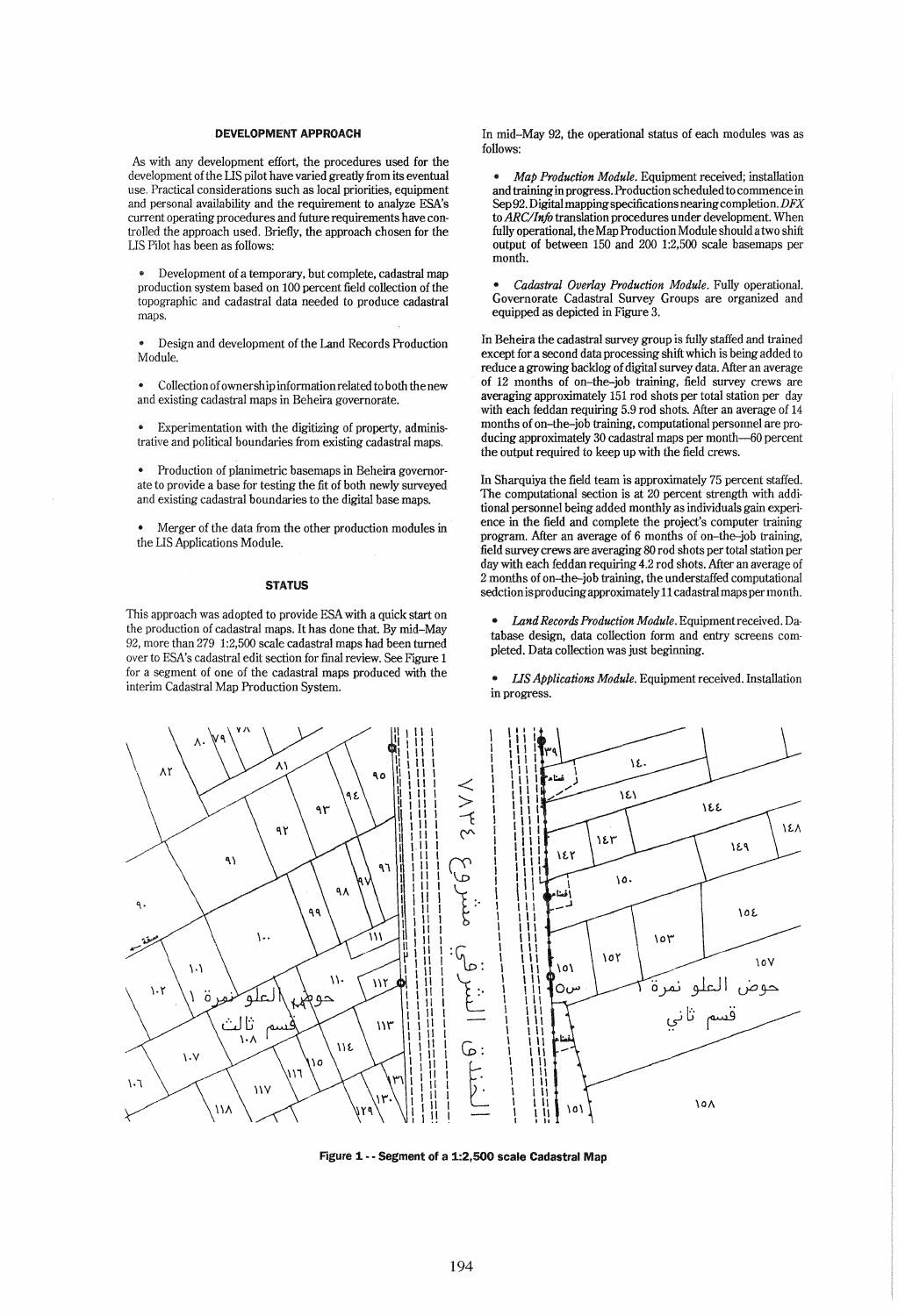|                           | Data items vis-á-vis System Table Number |                |    |    |    |    |                |    |              |    |    |                             |    |    |
|---------------------------|------------------------------------------|----------------|----|----|----|----|----------------|----|--------------|----|----|-----------------------------|----|----|
| No. LRMS Data Items       | 1                                        | $\overline{2}$ | 3  | 4  | 5  | 6  | $\overline{7}$ | 8  | $\mathbf{Q}$ | 10 | 11 | 12                          | 13 | 14 |
| 1. Application number     |                                          |                |    |    |    |    |                |    |              |    |    | $\mathcal{L}_{\mathcal{A}}$ |    |    |
| 2. Application date       |                                          |                |    |    |    |    |                |    |              |    |    | $\mathcal{L}_{\mathbb{B}}$  |    |    |
| 3. Application time       |                                          |                |    |    |    |    |                |    |              |    |    | Æ.                          |    |    |
| 4. Beneficiary names      |                                          |                |    |    |    |    |                |    | Æ.           |    |    |                             |    |    |
| 5. Beneficary number      |                                          |                |    |    |    |    |                |    | Æ.           |    |    |                             |    |    |
| 6. Change form number     |                                          |                |    |    |    |    |                | Ø. |              |    |    | A                           |    |    |
| 7. Comment                |                                          |                |    |    |    |    |                | øъ | Ø.           |    |    | $\mathcal{L}$               |    |    |
| 8. Crop code              | ø.                                       |                |    |    |    |    |                | Æ. |              |    |    |                             |    |    |
| 9. Crop                   | ø.                                       |                |    |    |    |    |                |    |              |    |    |                             |    |    |
| 10. District code         |                                          | Æ.             |    |    |    |    |                |    |              |    |    |                             |    |    |
| 11. District              |                                          | ø.             |    |    |    |    |                |    |              |    |    |                             |    |    |
| 12. Duplicate indicator   |                                          |                |    |    |    |    |                | Ø. |              | Æ. |    | $\sigma$                    |    |    |
| 13. Fractional interest   |                                          |                |    |    |    |    |                |    |              | Æ. |    | ø.                          |    |    |
| 14. Governorate code      |                                          |                | Æ. |    |    |    |                |    |              |    |    |                             |    |    |
| 15 Governorate            |                                          |                | Æ. |    |    |    |                |    |              |    |    |                             |    |    |
| $16.$ Hod code            |                                          |                |    | Æ. |    |    |                | Æ. |              | Æ. |    | Ø.                          |    |    |
| 17. Hod name              |                                          |                |    | é. |    |    |                |    |              |    |    |                             |    |    |
| 18. Land code             |                                          |                |    |    | Æ. |    |                | Æ. |              |    |    |                             |    |    |
| 19 Land type              |                                          |                |    |    | Æ. |    |                |    |              |    |    |                             |    |    |
| 20. Owner address         |                                          |                |    |    |    |    |                |    | Æ.           |    |    |                             |    |    |
| 21. Date of birth         |                                          |                |    |    |    |    |                |    | A            |    |    |                             |    |    |
| 22. Date of death         |                                          |                |    |    |    |    |                |    | Æ.           |    |    |                             |    |    |
| 23. Federal ID number     |                                          |                |    |    |    |    |                |    | Æ.           |    |    |                             |    |    |
| 24. Owner muklafa number  |                                          |                |    |    |    |    |                |    |              | Æ. |    |                             |    |    |
| 25. Owner name            |                                          |                |    |    |    |    |                |    | ø.           |    |    |                             |    |    |
| 26. Nationality code      |                                          |                |    |    |    | Æ. |                |    | Æ.           |    |    |                             |    |    |
| 27. Nationality           |                                          |                |    |    |    | æ. |                |    |              |    |    |                             |    |    |
| 28. Religion              |                                          |                |    |    |    |    |                |    |              |    | Æ. |                             |    |    |
| 29. Religion code         |                                          |                |    |    |    |    |                |    | Ø.           |    | Ø. |                             |    |    |
| 30. Owner system key      |                                          |                |    |    |    |    |                |    | ø.           | Æ. |    | Æ                           |    |    |
| 31. Map number 1000       |                                          |                |    |    |    |    |                | Æ. |              |    |    |                             |    |    |
| 32. Map revision date     |                                          |                |    |    |    |    |                | Æэ |              |    |    |                             |    |    |
| 33. Map number 2500       |                                          |                |    |    |    |    |                | Æэ |              |    |    |                             |    |    |
| 34. Calculated area       |                                          |                |    |    |    |    |                | ø. |              |    |    |                             |    |    |
| 35. Area calculation date |                                          |                |    |    |    |    |                | Ø. |              |    |    |                             |    |    |
| 36. Mukalafa area         |                                          |                |    |    |    |    |                | ø. |              |    |    |                             |    |    |
| 37. Parcel number         |                                          |                |    |    |    |    |                | Æэ |              | Æ. |    | Æ.                          |    |    |
| 38. Area description      |                                          |                |    |    |    |    |                | ø. |              |    |    |                             |    |    |
| 39. Grantee system key    |                                          |                |    |    |    |    |                |    | Ø.           |    |    | ø.                          |    |    |

Figure 2 - LRMS System Tables **Tables** Page 1 of 2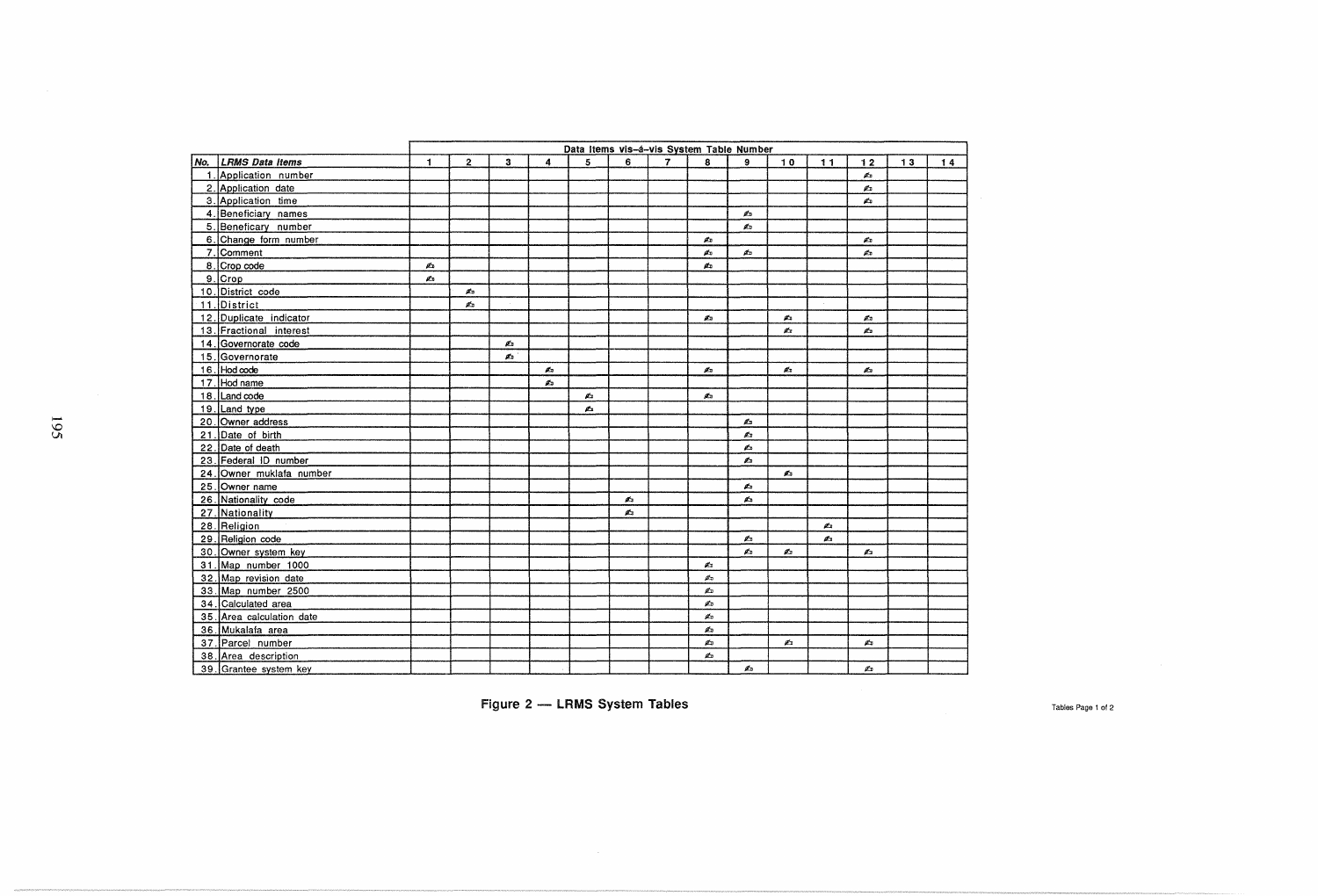|                              | Data Items vis-á-vis System Table Number |   |    |    |   |                |    |                             |                             |    |    |    |    |
|------------------------------|------------------------------------------|---|----|----|---|----------------|----|-----------------------------|-----------------------------|----|----|----|----|
| No. LRMS Data Items          | $\overline{2}$                           | 3 | Δ  | 5  | 6 | 7.             | 8  | 9                           | 10                          | 11 | 12 | 13 | 14 |
| 40. Record Status            |                                          |   |    |    |   |                |    |                             | $\mathcal{L}_{\mathcal{D}}$ |    | Æъ |    |    |
| 41. Occupation code          |                                          |   |    |    |   | $\mathbb{Z}_2$ |    |                             | Æ.                          |    |    |    |    |
| 42. Occupation type          |                                          |   |    |    |   | Æъ             |    |                             |                             |    |    |    |    |
| 43. Grantor system key       |                                          |   |    |    |   |                |    | $\sigma$                    |                             |    | Ø. |    |    |
| 44. Survey office            |                                          |   |    |    |   |                | Æ. |                             |                             |    | Ø. |    |    |
| 45. Survey date              |                                          |   |    |    |   |                | Æт |                             | $\mathbf{r}$                |    | æ. |    |    |
| 46. Tax rate                 |                                          |   | Ø. |    |   |                |    |                             |                             |    |    |    |    |
| 47. Tax rate year            |                                          |   | Ø. |    |   |                |    |                             |                             |    |    |    |    |
| 48. Fractional tax liability |                                          |   |    |    |   |                |    |                             | Æ.                          |    |    |    |    |
| 49. Transaction code         |                                          |   |    |    |   |                |    |                             |                             |    | æ. | £. |    |
| 50. Transaction type         |                                          |   |    |    |   |                |    |                             |                             |    |    | Æъ |    |
| 51. Village code             |                                          |   |    |    |   |                |    | $\mathcal{L}_{\mathcal{D}}$ |                             |    |    |    | Ø. |
| 52. Village                  |                                          |   |    |    |   |                |    |                             |                             |    |    |    | Ø. |
| 53. Contract date            |                                          |   |    |    |   |                |    |                             | ø.                          |    | ø. |    |    |
| 54. Contract number          |                                          |   |    |    |   |                |    |                             | £ъ                          |    | ¢. |    |    |
| 55. Ohmda                    |                                          |   |    |    |   |                |    |                             |                             |    |    |    | Æ. |
| 56. Land class               |                                          |   |    | Æ. |   |                |    |                             |                             |    |    |    |    |
| 57. not used at this time    |                                          |   |    |    |   |                |    |                             |                             |    |    |    |    |
| 58. Special fractional tax   |                                          |   |    |    |   |                | Æъ |                             |                             |    |    |    |    |
| 59. Temporary fractional tax |                                          |   |    |    |   |                | ø. |                             |                             |    |    |    |    |
| 60. General fractional tax   |                                          |   |    |    |   |                | Ø. |                             |                             |    |    |    |    |
| 61. Engineer                 | Ø.                                       |   |    |    |   |                |    |                             |                             |    |    |    |    |

| <b>Table Name</b> | No. | <b>Table Name</b> | No. | <b>Table Name</b> | <u>No.</u> |
|-------------------|-----|-------------------|-----|-------------------|------------|
| Cropcode          |     | National          | 6.  | Religion          | 11.        |
| District          | 2.  | Occupatn          |     | Transact          | 12.        |
| Govenor           | 3   | Parcel            | 8.  | Trancode          | 13.1       |
| Hod               | 4.  | People            | 9.  | Village           | 14         |
| Landcode          | 5   | Ownershp          | l 0 |                   |            |